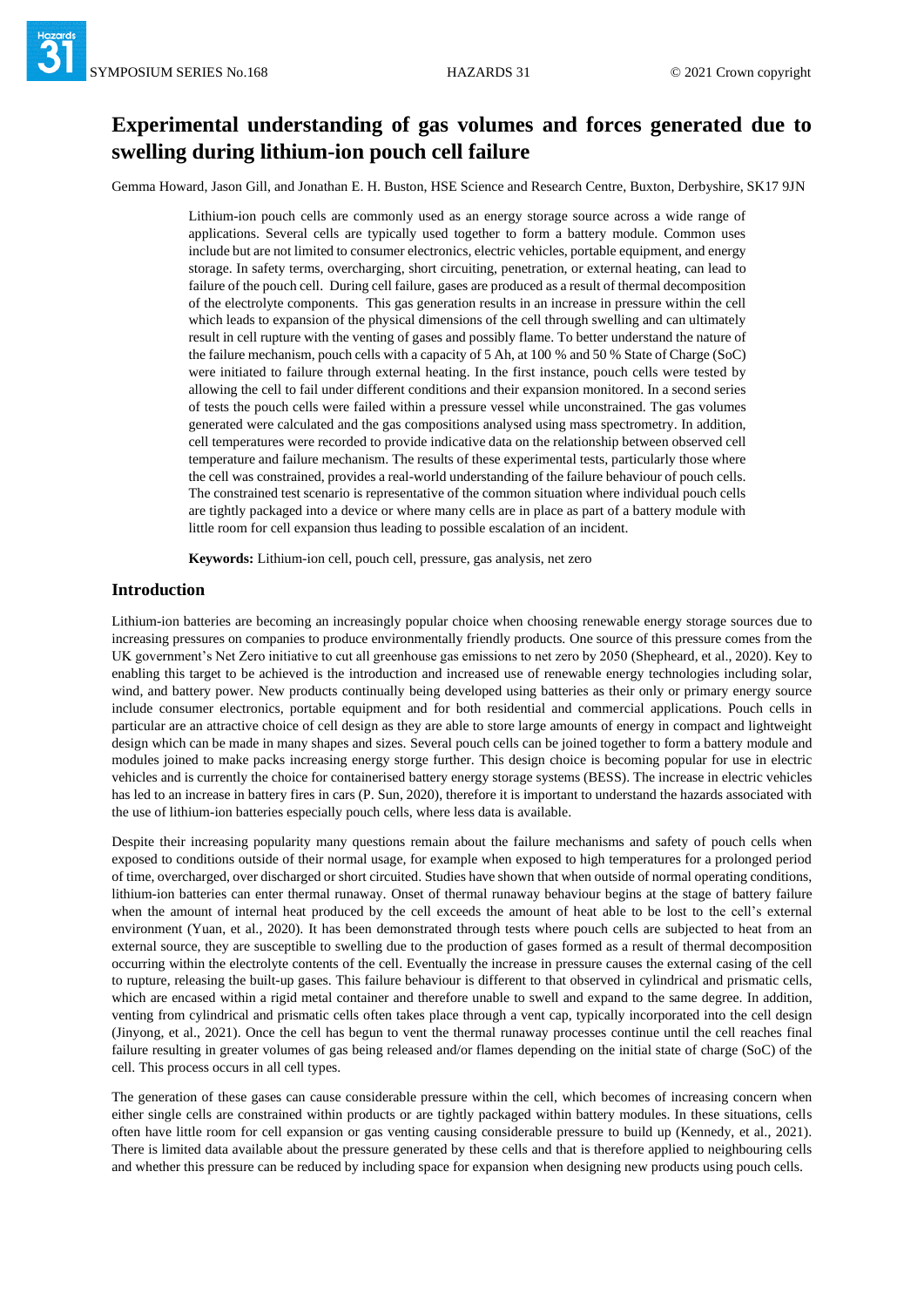MPOSIUM SERIES No.168 **HAZARDS 31** © 2021 Crown copyright

This paper aims to determine the range of pressure reached upon pouch cell expansion and failure, as well as determining the types and quantity of gas produced as a result of thermal decomposition within pouch cells. This information can be used to establish the types of safety implications associated with the types of events witnessed by the failure of a relatively small (5 Ah) pouch cell.

## **Methodology**

All test types were conducted using 60 x 90 x 5 mm, 5 Ah pouch cells, which have a nickel manganese cobalt (NMC) based chemistry and were externally heated to failure using a  $3 \times 2$ "-10P adhesive heater (Omega) attached to the outer surface. The heater was supplied with a power of 60 W for each test. A piece of 6 mm calcium silicate fireboard, to provide heat insulation, and a stainless steel sheet, for mechanical strength, were placed either side of the pouch cell (the precise way in which they were held together varied between test types). The temperature of the pouch cell under test was measured throughout all tests using a thermocouple attached to the surface opposite the heater. All tests were carried out within our bespoke battery abuse testing facility, equipped with data logging, video recording and systems to allow the initiation of cells from within a remote control room.

#### **Measurement of Pressure Generated by Pouch Cells**

The pouch cell, fireboard and stainless steel sheets were placed on a metal plate bolted to a load cell with a 30 kg range. Studding was placed through holes cut in the base plate for the load cell and all four corners of the top and bottom stainless steel sheeting allowing it to be held together. The initial height at which the top stainless steel sheet was held above the pouch cell was varied for each test at 0, 1 and 2 mm. The test rig is depicted in Figure 1 and Figure 2. Tests for all 3 height variations were carried out on pouch cells with a 100 % state of charge. Additional tests with a no gap were conducted on pouch cells with a 50 % state of charge.



**Figure 1 - Side view diagram of the load cell test setup where a 1 mm gap was left between the top aluminium sheet and fireboard**



**Figure 2 - Side (left) and front (right) view of the test set up**

As the cell expanded, the pressure exerted by the pouch cell on the load cell was recorded using a datalogger recording at a frequency of 100 Hz. The output of which was converted to a mass using a known calibration curve generated before tests were conducted. From the converted mass value, force (N) could be calculated using the following equation, where the acceleration was taken as gravity  $(9.80665 \text{ m/s}^2)$ :

*Force (N) = Mass (kg) x Acceleration (m/s<sup>2</sup> )*

The force was then converted to a pressure measured in kPa, taking into account the area of the pouch cell  $(0.0054 \text{ m}^2)$ .

*Pressure (Pa)* = *Force (N)* / *Area (m<sup>2</sup>)*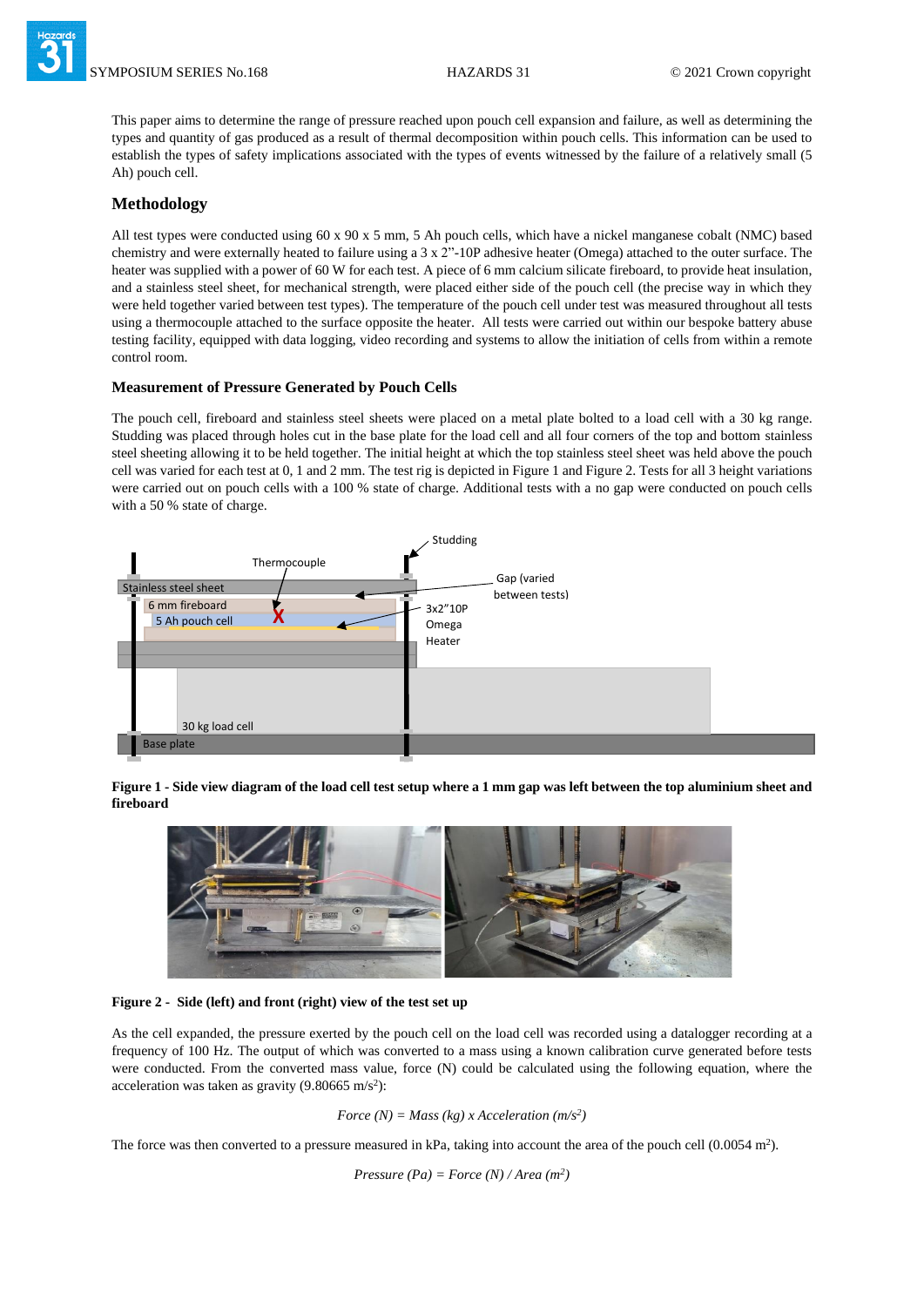#### **Gas Volume and Composition Analysis**

The cell was constrained between fireboard and stainless steel sheets all of which were bolted together (Figure 3 and 4). This configuration was placed in a partially enclosed 'baffle box' within a 46 L pressure vessel rated to 10 bar. Single cell tests were conducted in an air or nitrogen atmosphere and the cell block test under nitrogen atmosphere. Introduction of nitrogen atmosphere was achieved through purging the pressure vessel with nitrogen before the test took place. This gave an atmosphere with a nitrogen concentration of approximately 99.5 %. The purpose of the baffle box was to limit any flame impingement on the vessel wall. Additional temperature readings were taken using thermocouples located both above the cell ('above' temperature) and at the back of the pressure vessel (ambient temperature).

A single further test on a cell block consisting of four pouch cells placed next to each other in a vertical orientation and once again held together through use of fireboard and stainless steel sheeting which was then bolted together (Figure 3 and Figure 4). The heater was placed on the outer surface of the outside (initiating) cell, with a thermocouple placed on the opposite side of the initiating cell to record the temperature. Pressure measurements were recorded by a pressure transducer sampling at 100 Hz. Note: For safety reasons, all pressure vessel tests were performed within a blast cell and were operated remotely.



**Figure 3 – Diagram of the pressure vessel test setup for a single cell (left) and a cell block (right). The red cross shows the location of the thermocouple throughout the test**



**Figure 4 - Single cell (left) and cell block (right) test setup**

The volumes of gas generated by the pouch cells upon failure was calculated (assuming ideal gas behaviour) using the recorded temperature and pressure values. The initial number of moles of gas present at the start of the test was calculated using the ambient temperature and observed initial vessel pressure which was monitored throughout the test. After cell failure, the number of moles of gas present was then normalised to calculate the amount of additional gas generated by cell failure. To allow for comparison of all gas volumes generated by each test, the volume in litres, was re-calculated at standard atmospheric temperature and pressure (298 K, 101325 Pa).

Gas samples were collected in 5 L gas bags through a sample line connected to the inside of pressure vessel after the cell had failed and the temperature inside the pressure vessel had returned to ambient. The collected gas samples were analysed using mass spectrometry for the following gases: hydrogen, carbon dioxide, carbon monoxide, ethane, ethylene, propane, and methane (Sturk, et al., 2019). Other gases may be present however it assumed that they would be in negligible, trace concentrations.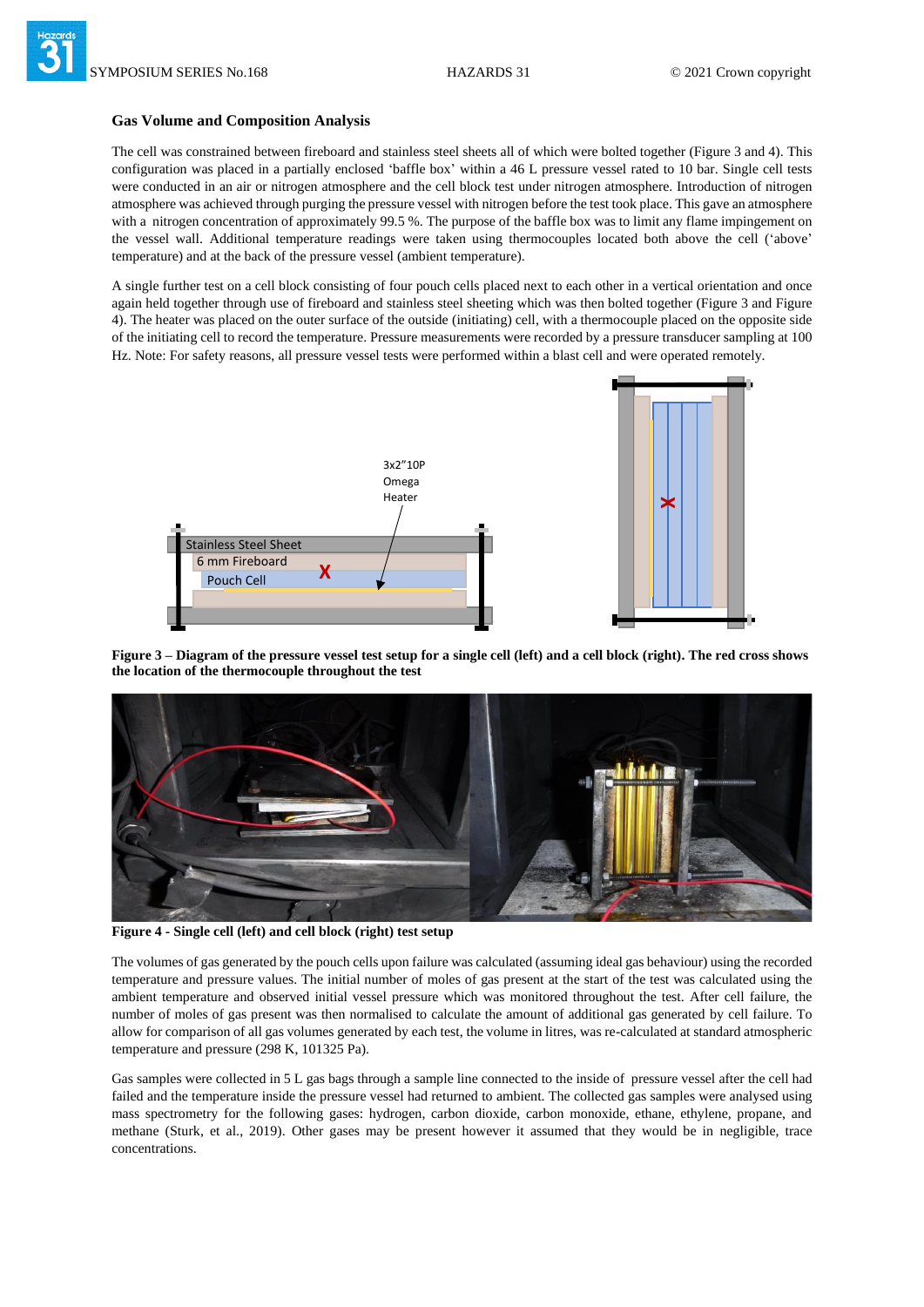## **Results and Discussion**

## **Cell Failure Mechanism**

All pouch cells with a 100 % state of charge that were externally heated to final failure showed the same characteristics. Initially the cell began to swell, before venting, with gas being released. This gas appeared to pool around the bottom of the cell, before ignition produced large flames (Figure 5). Pouch cells with a 50 % state of charge showed the same overall characteristics as those at 100 % with the exception that upon final failure only large amounts of smoke were produced and no flames were observed.



**Figure 5 - Failure mechanism of a single pouch cell with a 100 % state of charge. Initial venting to failure took on average 5 minutes**

Figure 6 shows a typical cell (100 % state of charge) after failure.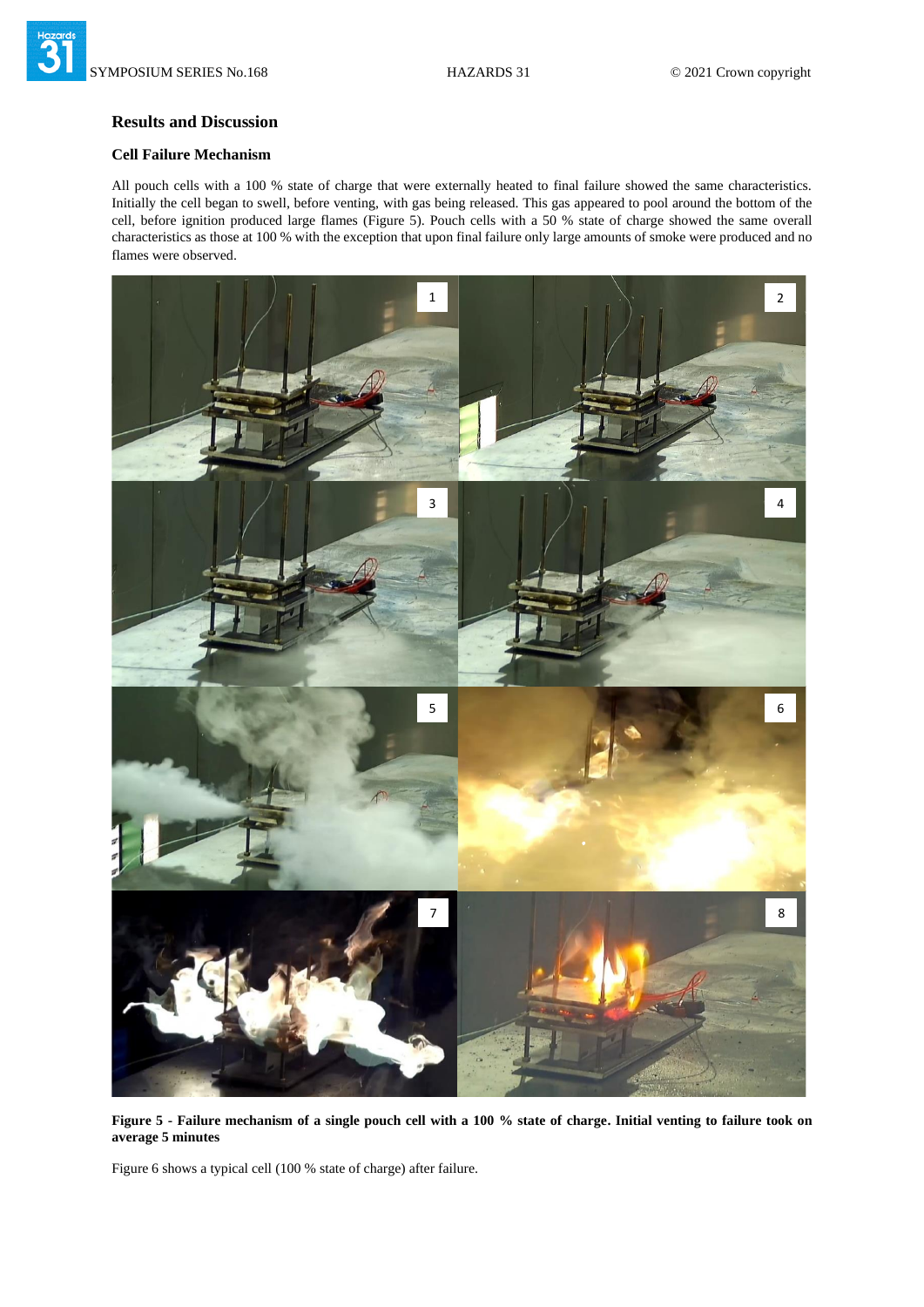

|  | Figure 6 - A single pouch cell before failure (left) and after failure (right) |  |  |
|--|--------------------------------------------------------------------------------|--|--|
|  |                                                                                |  |  |

#### **Pressure Measurements**

The maximum pressure exerted by the cell up until the point venting and/or failure is summarised below (Table 1).

**Table 1 - Results summary for each load cell test type including maximum expansion pressure on the load cell before cell final failure**

| <b>Test</b>  | Space between fireboard<br>and top stainless steel sheet<br>(mm) | Cell state of charge (%) | <b>Maximum pressure on</b><br>load cell before cell failure<br>(kPa) |
|--------------|------------------------------------------------------------------|--------------------------|----------------------------------------------------------------------|
|              | 0                                                                | 100                      | 30.1                                                                 |
| $\mathbf{2}$ | $\overline{0}$                                                   | 100                      | 39.2                                                                 |
| 3            | $\theta$                                                         | 100                      | 35.4                                                                 |
| 4            |                                                                  | 100                      | 47.2                                                                 |
| 5            |                                                                  | 100                      | 38.9                                                                 |
| 6            | $\mathfrak{D}$                                                   | 100                      | 38.6                                                                 |
| 7            | $\overline{2}$                                                   | 100                      | 32.7                                                                 |
| 8            | $\theta$                                                         | 50                       | 30.3                                                                 |
| 9            | $\overline{0}$                                                   | 50                       | 38.4                                                                 |
| 10           | $\theta$                                                         | 50                       | 27.9                                                                 |

The pressure changes exerted by the pouch cell before venting and/or failure as recorded by the load cell are shown in Figure 7: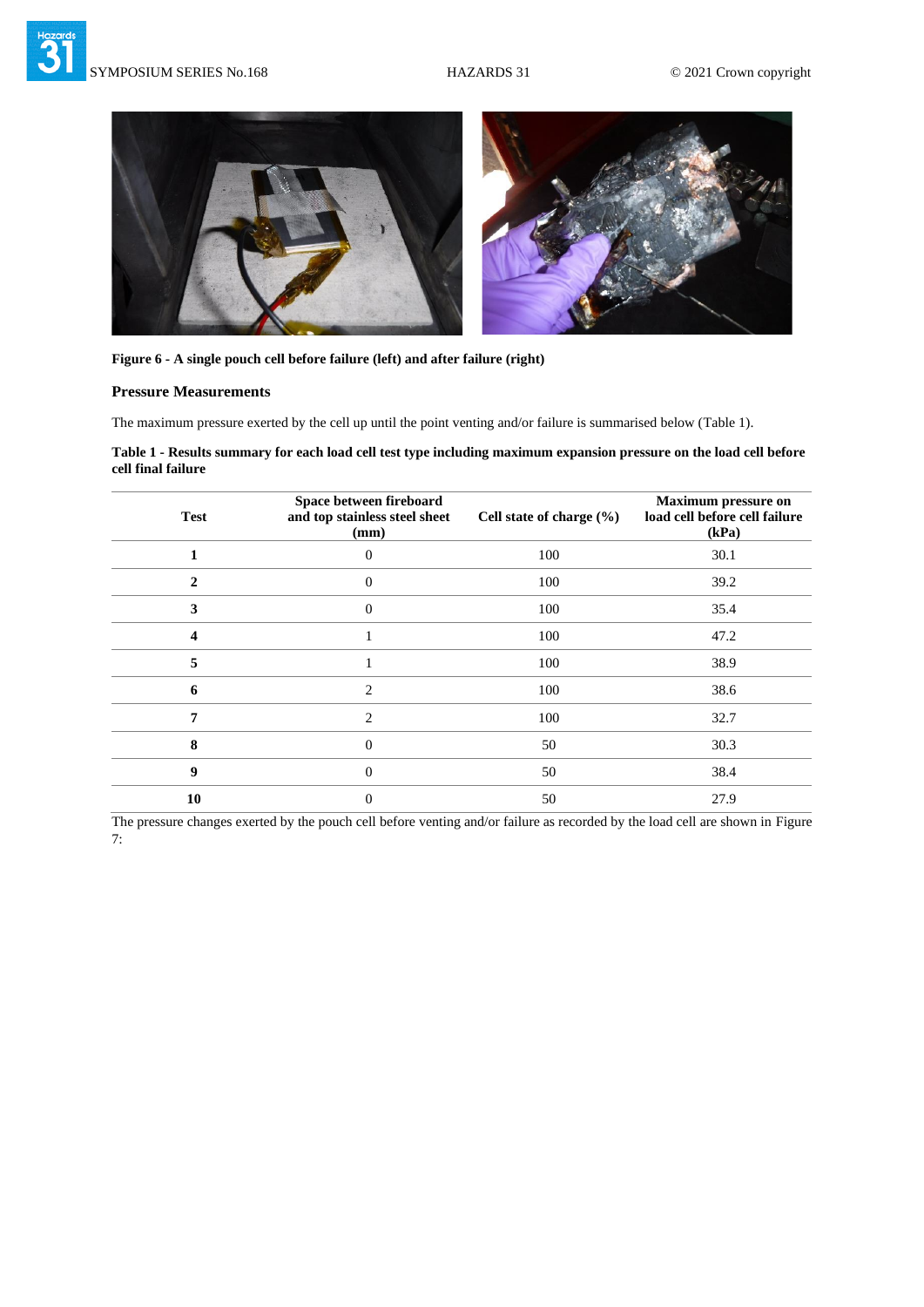



#### **Figure 7 - Pressure generated by each pouch cell with different expansion gaps and states of charge up until the point of venting and/or failure**

Before cell failure, each pouch cell began to vent due to rupture of the external casing of the cell. The timing of this rupture varied between tests. The maximum pressure generated remains broadly similar value, even between tests with variations in the expansion gap distance above the cell and the cell state of charge. This lack of change in maximum pressure generated across all tests performed may be as a direct result of the failure mechanism observed for pouch cells. As gas produced by thermal decomposition builds up, the outer casing of the cell is only be able to withstand a certain amount of pressure before the cell casing splits leading to the venting of gas. It appears that it is possible to reach the internal pressure at which the cell vents, regardless of the cell being constrained completely or with space for expansion.

#### **Gas Volumes and Analysis**

The total volume of gas released from cell failure was investigated by tests within a 47 L pressure vessel. Table 2 gives a summary of the gas volumes and composition for single cell pouch cell tests.

| <b>Test Number</b> | <b>Cell State of Charge</b><br>$\frac{9}{6}$ | <b>Abuse Condition</b> | <b>Pressure Vessel</b><br>Atmosphere |
|--------------------|----------------------------------------------|------------------------|--------------------------------------|
|                    | 100                                          | External heat          | Air                                  |
|                    | 100                                          | External heat          |                                      |

| Table 2 - Pressure vessel test description summary |  |  |  |  |
|----------------------------------------------------|--|--|--|--|
|----------------------------------------------------|--|--|--|--|

| <b>Test Number</b> | <b>Cell State of Charge</b><br>$(\%)$ | <b>Abuse Condition</b> | <b>Pressure Vessel</b><br>Atmosphere | <b>Test Setup</b>              |
|--------------------|---------------------------------------|------------------------|--------------------------------------|--------------------------------|
| 11                 | 100                                   | External heat          | Air                                  | Constrained single<br>cell     |
| 12                 | 100                                   | External heat          | Air                                  | Constrained single<br>cell     |
| 13                 | 100                                   | External heat          | Air                                  | Constrained single<br>cell     |
| 14                 | 100                                   | External heat          | Nitrogen                             | Constrained single<br>cell     |
| 15                 | 100                                   | External heat          | Nitrogen                             | Constrained single<br>cell     |
| 16                 | 100                                   | External heat          | Nitrogen                             | Constrained single<br>cell     |
| 17                 | 100                                   | External heat          | Nitrogen                             | Constrained four cell<br>block |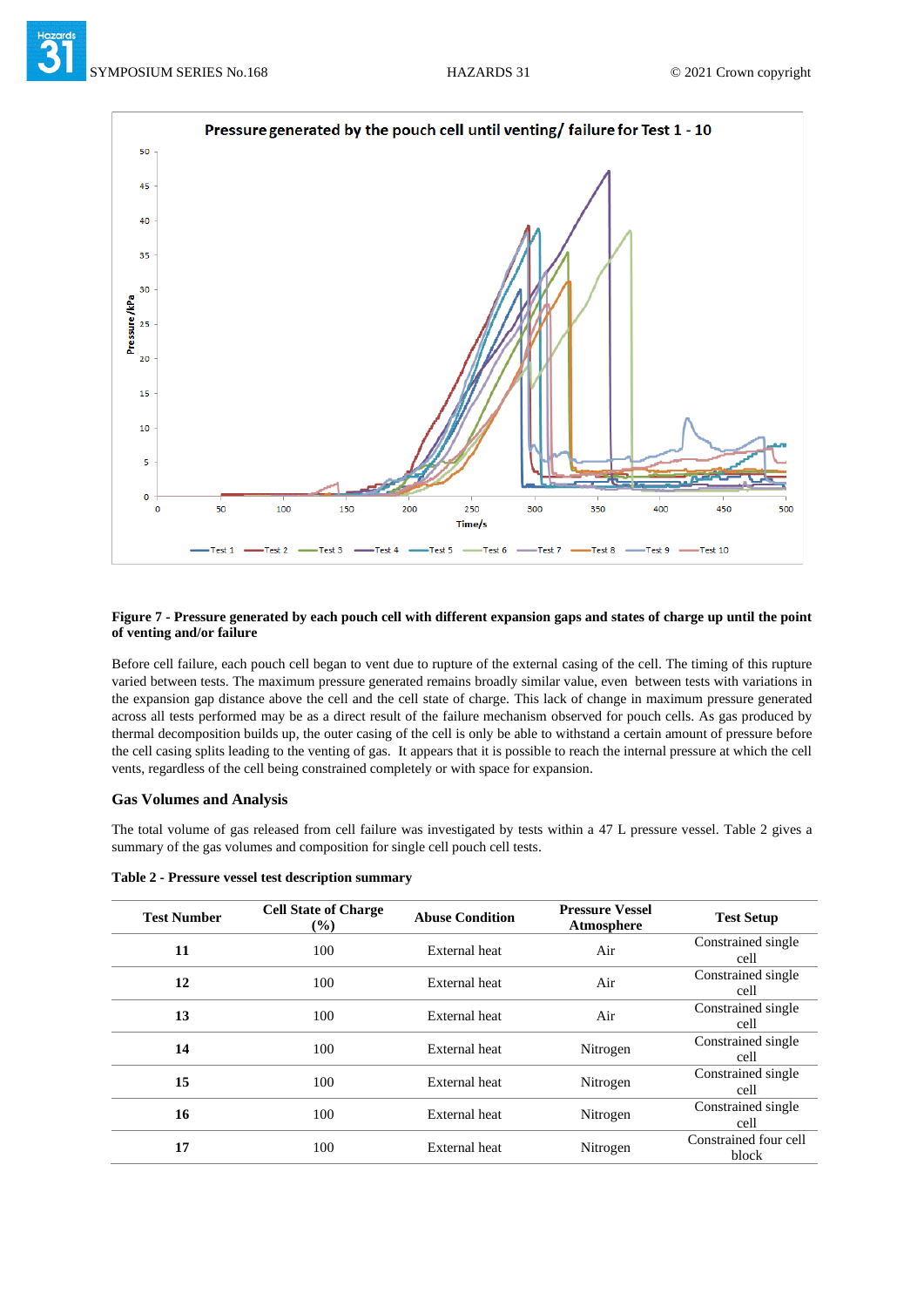Figure 8 below gives an example of the temperatures and pressures recorded within the pressure vessel (after the cell had vented gas).





### **Single Cell Tests**

Table 3 shows the final volume and % volume composition of the gases vented during cell failure of single pouch cells. Tests carried out in an air atmosphere give the percentages of gases after combustion has taken place. (Note: Test 13 and 16 only give a final gas volume generated as gas samples were not taken therefore gas analysis was not carried out).

| <b>Test</b> | <b>Net Gas</b>                | $v/v\%$ gas composition  |                          |                          |                          |                 |                |                          |
|-------------|-------------------------------|--------------------------|--------------------------|--------------------------|--------------------------|-----------------|----------------|--------------------------|
|             | <b>Volume</b><br>Produced (L) | Hydrogen                 | Carbon<br>dioxide        | Carbon<br>monoxide       | <b>Ethane</b>            | <b>Ethylene</b> | <b>Propane</b> | <b>Methane</b>           |
| 11          | 4.7                           | 8.8                      | 77.9                     | 7.9                      | 0.5                      | 1.1             | 1.2            | 2.5                      |
| 12          | 4.9                           | 13.8                     | 69.2                     | 9.5                      | 0.7                      | 2.2             | 1.3            | 3.3                      |
| 13          | 3.2                           | $\overline{\phantom{a}}$ | $\overline{\phantom{a}}$ | $\overline{\phantom{a}}$ | $\overline{\phantom{0}}$ | -               | -              | $\overline{\phantom{a}}$ |
| 14          | 6.0                           | 29.0                     | 32.9                     | 16.7                     | 3.1                      | 7.9             | 6.3            | 4.1                      |
| 15          | 6.4                           | 25.9                     | 33.9                     | 19.3                     | 2.7                      | 9.4             | 5.3            | 3.6                      |
| 16          | 7.1                           |                          | $\overline{\phantom{0}}$ | $\overline{\phantom{a}}$ |                          |                 |                |                          |

**Table 3 - Gas volume and gas composition given as a percentage for each single cell pressure vessel test**

Figure 9 shows the gas percentage volumes for the gases identified during gas composition analysis.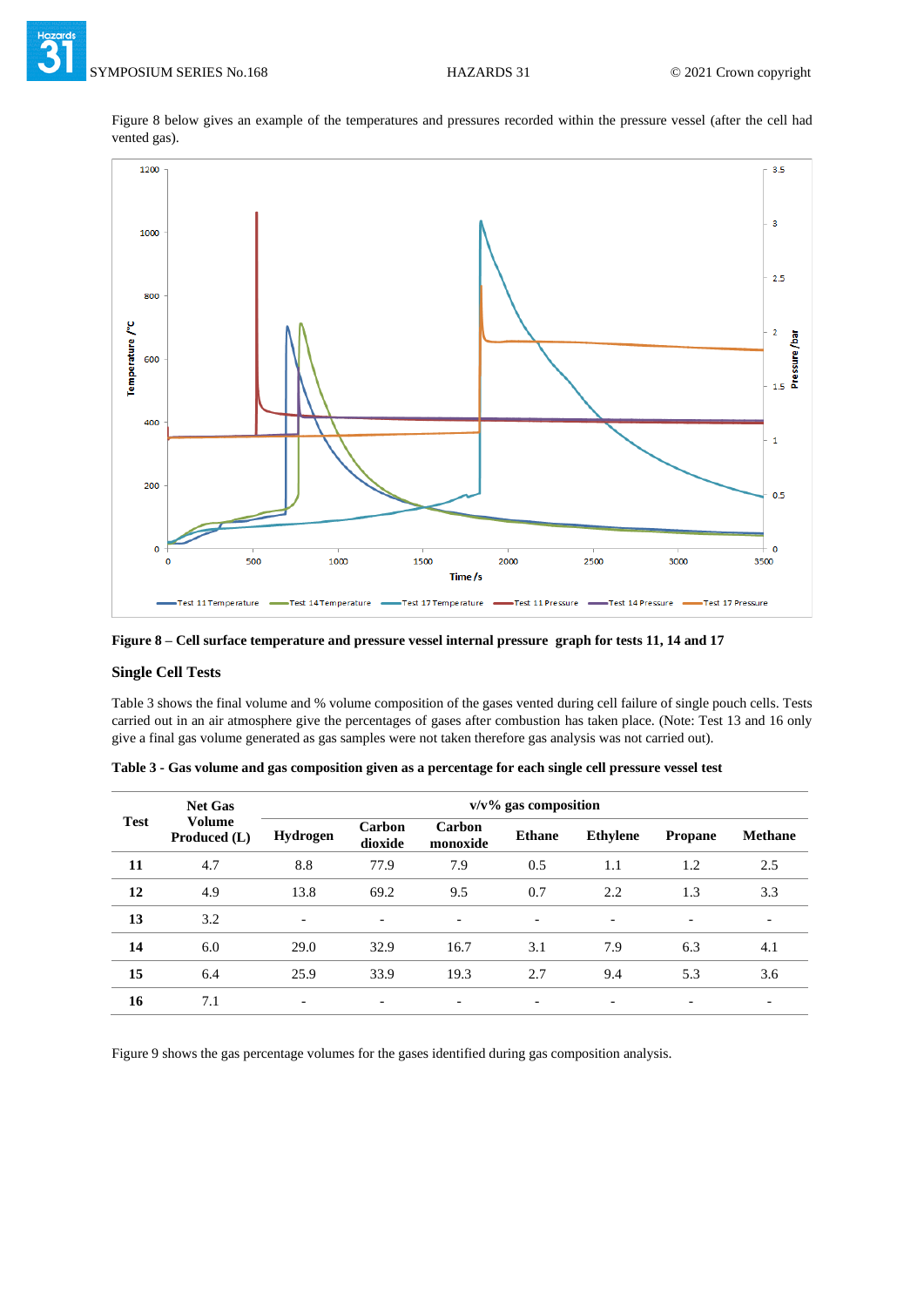

#### **Figure 9 - Gas percentage volumes for hydrogen, carbon dioxide, carbon monoxide, ethane, ethylene, propane, and methane for tests 11 (air atmosphere) and 14 (nitrogen atmosphere).**

The single pouch cell tests which took place in either a nitrogen or air atmospheres gave rise to similar maximum temperatures of approximately 700 °C. However, the pressure recorded differed between the two test atmospheres, with maximum pressures upon failure for tests in air being approximately double those in nitrogen. This is due to the vent gases igniting and producing flame and additional combustion gases in air, whereas those in nitrogen were unable to ignite as the oxygen concentration was not high enough.

These differences also affected the volume of gas produced and the observed gas composition between tests. In general, the hotter the gas temperature the higher the pressure. By conducting tests in both an air and nitrogen atmosphere it allows the gas composition to be determined when combustion of gas has and has not taken place (Baird, et al., 2020). The average volume of gas for the tests conducted in air atmosphere was 4.3 L compared to 6.5 L of gas produced in a nitrogen atmosphere. The higher gas volume observed for tests in a nitrogen atmosphere can be explained due to differences in gas production and failure mechanism. Upon the failure of a cell in an air atmosphere the concentration of oxygen is high enough to allow for complete combustion to take place producing carbon dioxide and water, the latter of which condenses, and is therefore not taken into account when determining final gas volume. In addition, oxygen present in the pressure vessel is also consumed by combustion. In a nitrogen atmosphere there is insufficient oxygen for complete combustion to take place preventing the reaction of flammable gases and therefore water vapour, increasing the gas volume. This is supported by the different gas compositions produced in each test type. For example, in the gas composition for the tests in the air atmosphere, hydrogen made up an average of 11.3 % compared to an average of 27.5 % in a nitrogen atmosphere. Despite insufficient oxygen for combustion in a nitrogen atmosphere, carbon dioxide and carbon monoxide are produced as a result of breakdown of the organic electrolyte present within the cell. The percentage volumes of small hydrocarbons; ethane, ethylene, propane, and methane is also higher in a nitrogen atmosphere compared with air as there is insufficient oxygen for their combustion. The difference in gas volumes and composition varies between atmospheres is therefore greatly affected by the concentration of oxygen present.

The residual oxygen percentage for tests conducted in air provides an indication of the amount of oxygen consumed during combustion of the cell. The oxygen to argon ratio for both test atmospheres also provides an indication of whether or not any combustion took place. For tests conducted in nitrogen, the ratio of oxygen to argon was calculated by analysing a sample of nitrogen taken from the pressure vessel after purging but prior to testing. The ratio oxygen to argon ratio was found to be 5:1, this is particularly relevant for tests in a nitrogen atmosphere as no combustion should occur due to low oxygen concentrations. This data is summarised below: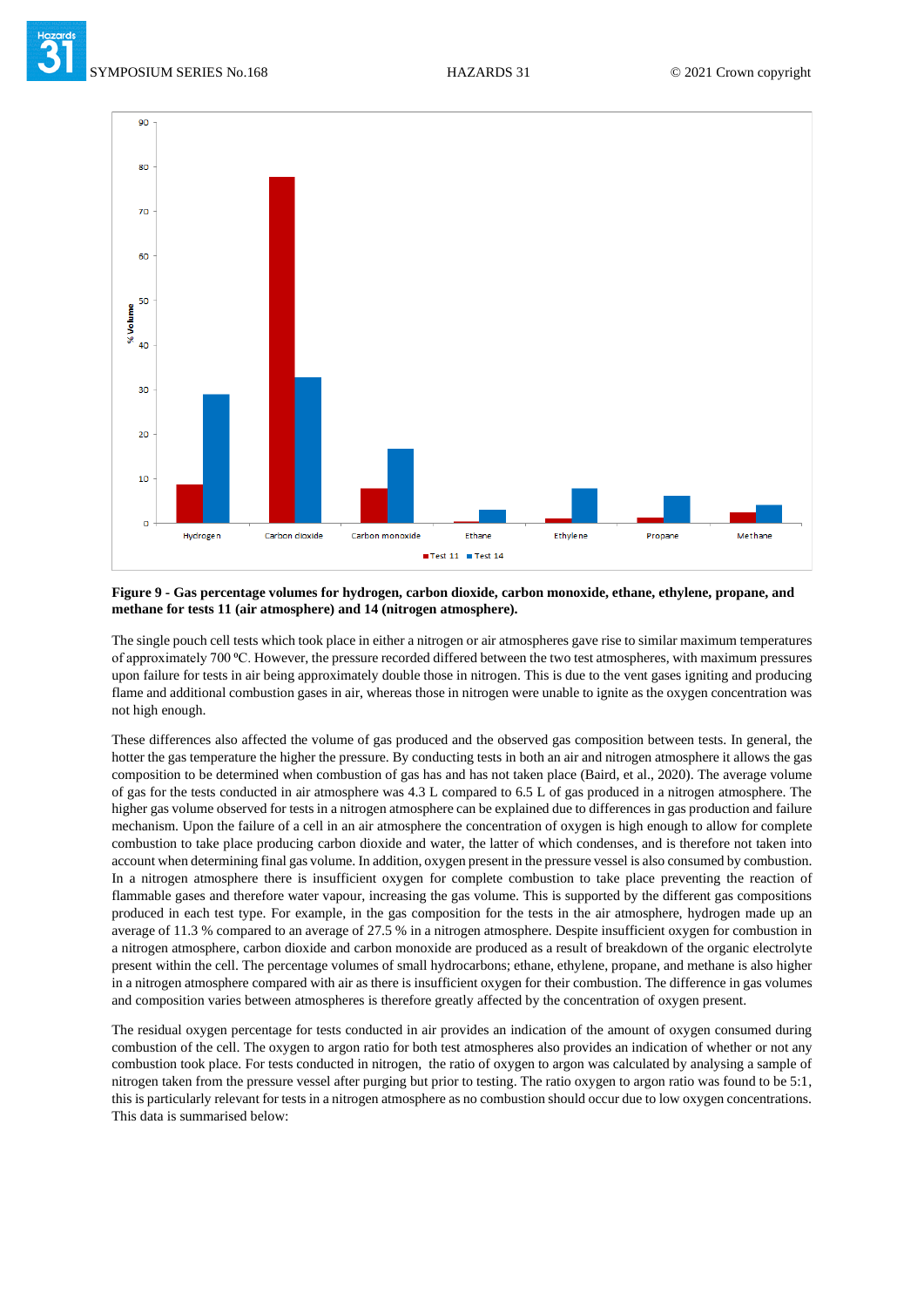| <b>Test</b><br><b>Number</b> | $\mathbf{O}_2$ : Ar<br><b>After Test</b> | Oxygen Before<br>Test $(\% )$ | Oxygen After Test<br>$(\%)$ | <b>Oxygen Consumed</b><br>$\frac{9}{6}$ | <b>Volume of Oxygen</b><br>Consumed $(L)$ |
|------------------------------|------------------------------------------|-------------------------------|-----------------------------|-----------------------------------------|-------------------------------------------|
| 11                           |                                          | 19.6                          | 1.8                         | 17.8                                    | 8.2                                       |
| 12                           |                                          | 19.6                          | 2.9                         | 16.7                                    | 7.6                                       |
| 14                           | 6.5:1                                    | 0.5                           | 1.15                        | $\overline{\phantom{0}}$                | $\overline{\phantom{0}}$                  |
| 15                           | 4.4:1                                    | 0.5                           | 0.90                        | $\overline{\phantom{0}}$                | $\overline{\phantom{0}}$                  |
|                              |                                          |                               |                             |                                         |                                           |

#### **Table 4 - Summary of oxygen:argon and oxygen consumption for tests where gas analysis was performed**

The oxygen to argon ratio for both tests performed in a nitrogen atmosphere was similar to the ratio of 5:1 before the test. The relative lack of change in ratio indicates that no combustion of the cell took place. (Any variation may be attributable to the fact that only one representative sample of the nitrogen atmosphere was taken as a reference (and not before each individual test).

#### **Cell Block Test**

Table 5 shows a summary of the gas volume and composition generated by a pouch cell block upon the failure of all four cells at a 100 % state of charge:

**Table 5 - Gas volume and gas composition given as a percentage for a cell block test with four pouch cells** 

| <b>Test</b> | <b>Gas Volume</b> |          |                   | $v/v\%$ gas composition |        |          |         |         |  |
|-------------|-------------------|----------|-------------------|-------------------------|--------|----------|---------|---------|--|
|             | (L)               | Hydrogen | Carbon<br>dioxide | Carbon<br>monoxide      | Ethane | Ethylene | Propane | Methane |  |
|             | 31.4              | 30.7     | 43.6              | 6.8                     | 2.0    | 9.7      | 4.1     | ے . ۔   |  |

The cell block took longer to reach the failure temperature for the initiating cell as some of the heat was transferred to the other cells. Once the initiating cell had reached failure, the heat generated provided enough heat for all remaining cells to enter thermal runaway, via thermal propagation (Archibald, et al., 2020). This led to full failure of all four cells in the cell block. Another consideration when using multiple pouch cells within a block is that pressure generated by the swelling of the first cell is exerted upon the other cells in the block. This effect should be considered when designing containers to house pouch cells.

The volume of gas generated from the cell block test that was undertaken in a nitrogen atmosphere was approximately 4 times larger than the single cell tests conducted in nitrogen. This is to be expected as the volume of gas generated by each individual cell should be similar of similar volumes to those generated in single cell tests. The gas composition was also similar as the way in which gas was generated will also not differ between single and cell block tests.

#### **Conclusion**

The considerable pressures exerted by the cell and gas volumes generated when a 5 Ah pouch cell fails demonstrate the dangers of pouch cells when exposed to conditions outside of their normal operating conditions. The pouch cells used in this set of experiments were relatively small compared to other commercially available pouch cells, especially those used readily in vehicles and BESS. When using larger pouch cells or battery modules the results are likely to produce more catastrophic failures, which should be considered when designing new products or systems which operate using pouch cells, especially when fire mitigation relies on confinement to minimise the amount of oxygen available for combustion in the event of cell failure.

#### **Acknowledgements and Disclaimer**

The work is conducted within the frame of the "Lithium Ion Battery Research In Safety (LIBRIS)" project funded by Innovate UK.

The work described in this paper were undertaken at the Health and Safety Executive (HSE) Science and Research Centre. Its contents, including any opinions and/or conclusions expressed, are those of the authors alone and do not necessarily reflect HSE policy.